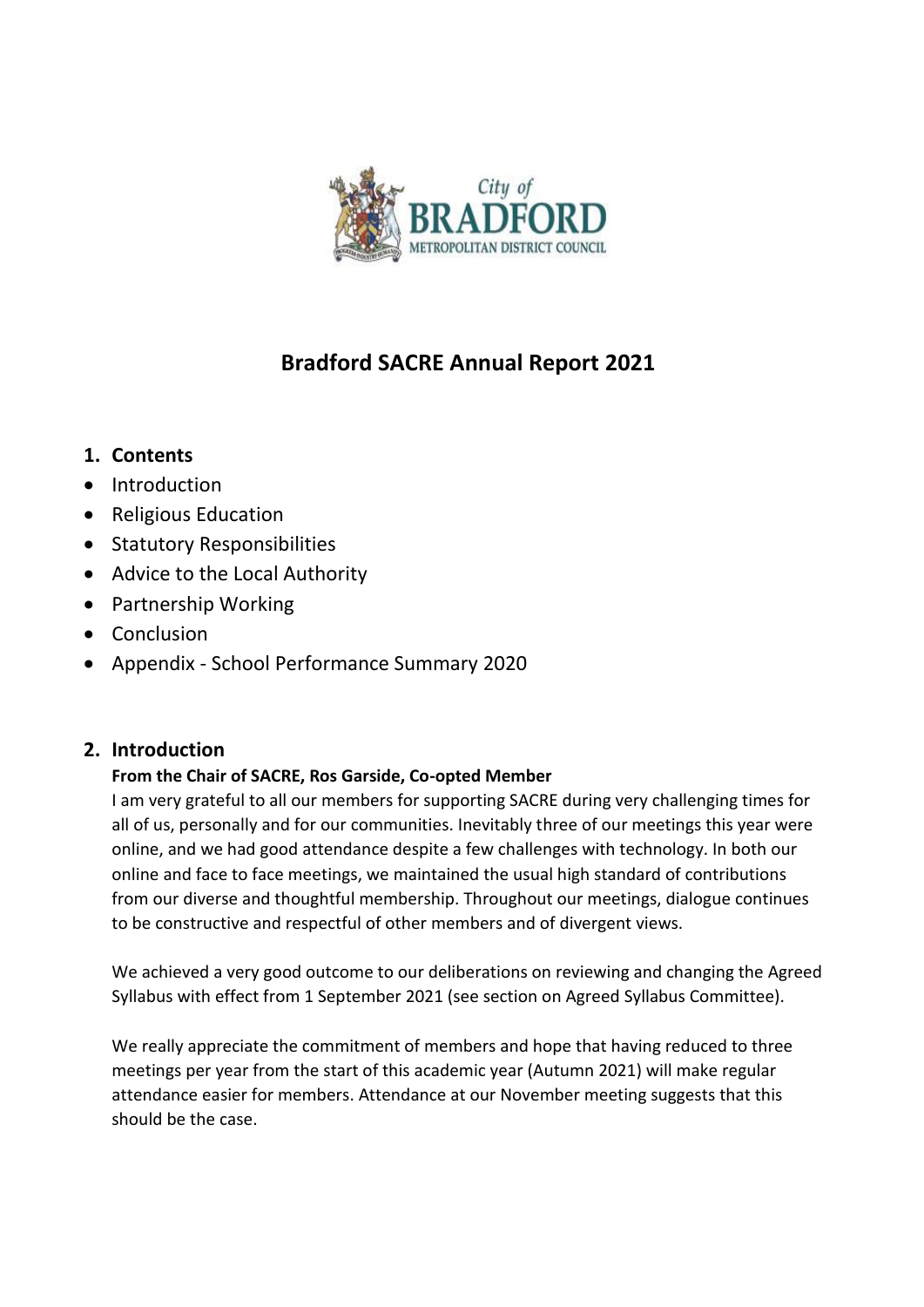#### **Overview**

SACRE has met four times this academic year. Three meetings were online, and our most recent meeting was at Margaret McMillan Tower, a Bradford Children's Services base in the city centre which is accessible by public transport and has good car parking facilities.

|           | 2.2.21   |        | 19.5.21    |        | 1.7.21   |        | 9/11/21  |        |
|-----------|----------|--------|------------|--------|----------|--------|----------|--------|
| Committee | Possible | actual | possible   | actual | possible | actual | possible | actual |
|           | 20       |        | 20         |        | 19       |        | 18       | 12     |
| B         | ◠<br>J   |        | $\sqrt{2}$ |        | ⌒        |        |          |        |
|           | ີ        |        | $\sqrt{2}$ |        | c        |        |          |        |
|           | 5        |        |            |        |          |        |          |        |

#### **Attendance at 2021 meetings**

#### **Meetings Summary**

At the February meeting, we discussed potential new members and shared local and national information. The clerk presented information about last year's GCSE results, but this was less detailed than usual. No exams took place and the DfE did not provide the usual statistics to the LA. Instead, much of what we knew was based on information provided by schools voluntarily to the Fischer Family Trust (see Appendix A).

At the May meeting we shared views on a regionally produced document called **Voices and Viewpoints**, which gives individual faith perspectives and to which our clerk and our Sikh representatives had contributed. We adopted this document as one that we would recommend for Bradford schools. We also explained that the opportunity to contribute individual faith perspectives was still open as the document could be added to. We updated members on the training that had been put in place for the new Agreed Syllabus. In addition, we revisited our plans for supported self-reviews of RE, first considered two years ago.

At the July meeting we welcomed Ed Horwich and Toni Griffiths to talk about the **Connecting Small Histories** project, whose objective is to document and celebrate Jewish life in Britain. We considered two Determinations, both of which were approved.

At the November meeting, we invited an RE subject leader from one of our primary schools to feed back on her implementation of the new Agreed Syllabus. Her overview was extremely positive. In addition, we received a primary school Determination. Detailed feedback was provided to enhance an application which was judged to be of high quality. Our final activity was to share a film made in Bradford during Black History Month. The film illustrates the contribution of refugees and asylum seekers to our community and celebrates Bradford's status as a City of Sanctuary.

We also included an element of self-evaluation at the November meeting. Members felt that we had been successful this year in spite of the difficulties of meeting. In addition to discussion in the meeting, we invited email comments.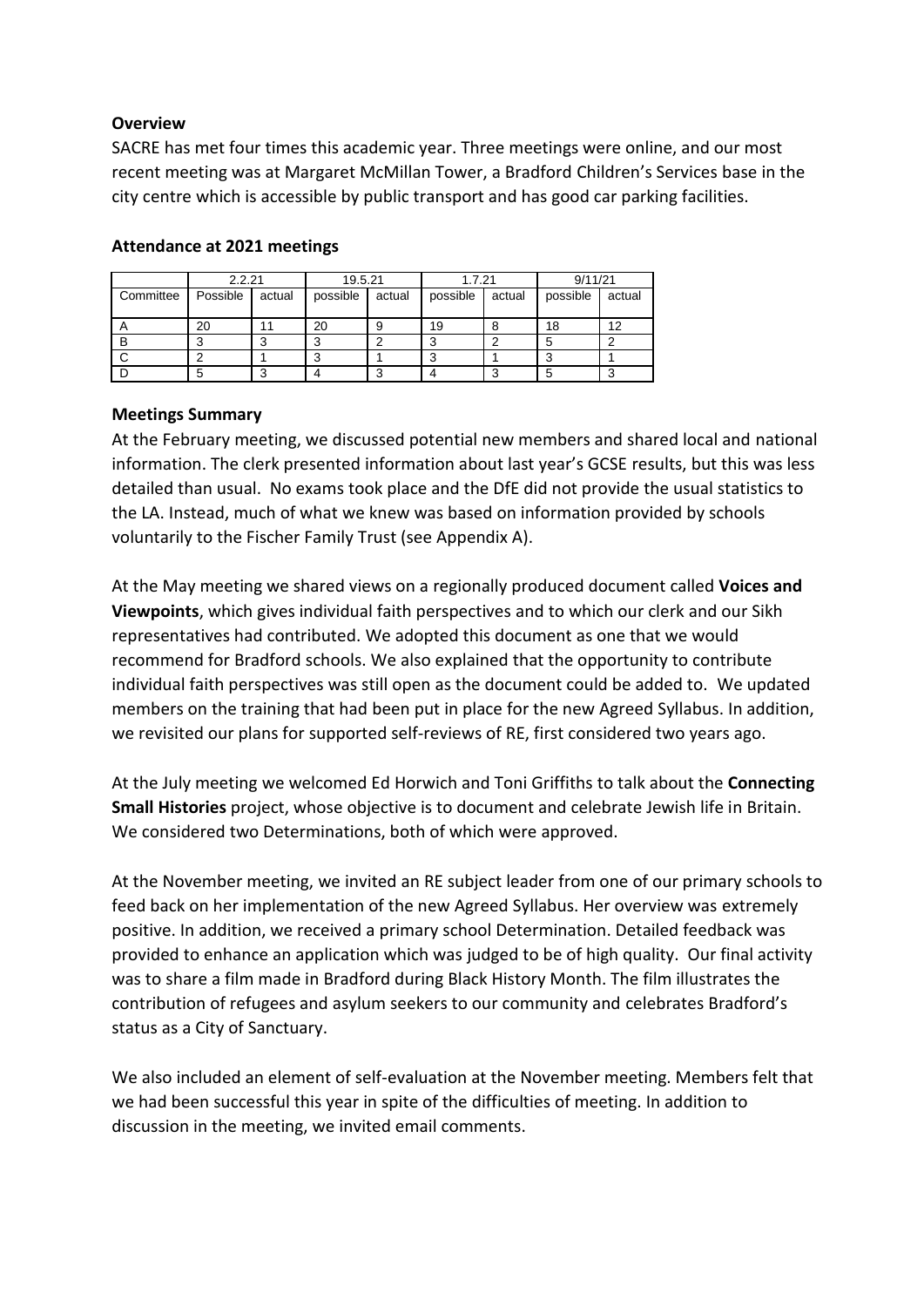#### **Agreed Syllabus Committee**

The Agreed Syllabus Committee met before the SACRE meeting in February (having started the process of reviewing the syllabus in the previous calendar year). This meeting was online but good quality discussion took place. Members had already agreed in Autumn 2020 that the structured approach to the six major faiths and other worldviews should be retained from our previous syllabus (2016 – 2021). Members also supported the deep questions approach. However, it was acknowledged, based on feedback from teachers, that we had not provided the support for planning that had been anticipated in 2016, largely because the specialist adviser retired and was not replaced.

Our decision as an ASC was therefore to look at other syllabuses that had similar strengths to ours but also offered more support to teachers. We considered a shortlist of syllabuses from Newham, Manchester, and West Yorkshire (which at that point had been adopted by Calderdale, Kirklees and Leeds).

Following detailed discussion, members overwhelmingly supported the adoption of the West Yorkshire syllabus while acknowledging the strengths of the others. The West Yorkshire syllabus was judged by members to be inclusive, to maintain the focus on big questions and deep thinking and to provide a staged approach to the introduction of different faiths. In addition, a very good range of high-quality planning resources were available for schools to purchase.

The West Yorkshire syllabus was formally adopted for use from September 2021.

#### **3. Religious Education**

It has been hard to monitor the quality of Religious Education teaching and learning during this calendar year due to school closures during the pandemic and the additional pressures on schools throughout the year.

One action that had to be put on hold during the time that schools were closed was the introduction of supported self-reviews of Religious Education facilitated by an RE expert. This has now been revived and the visits to schools have begun.

We have continued to facilitate a Religious Education subject leaders' network which has been effective in sharing ideas and resources and in enabling us to alert teachers to other opportunities related to RE. The quality of the discussion indicates that teachers who attend are committed to continuous improvement of RE and give generously of their time to support each other. However, we acknowledge that there is only a small number of schools represented at the meetings – interestingly bigger numbers since we stated meeting online which is why we are continuing that approach. The discussions at the training for the new syllabus indicated high levels of commitment to RE and a concern to improve practice.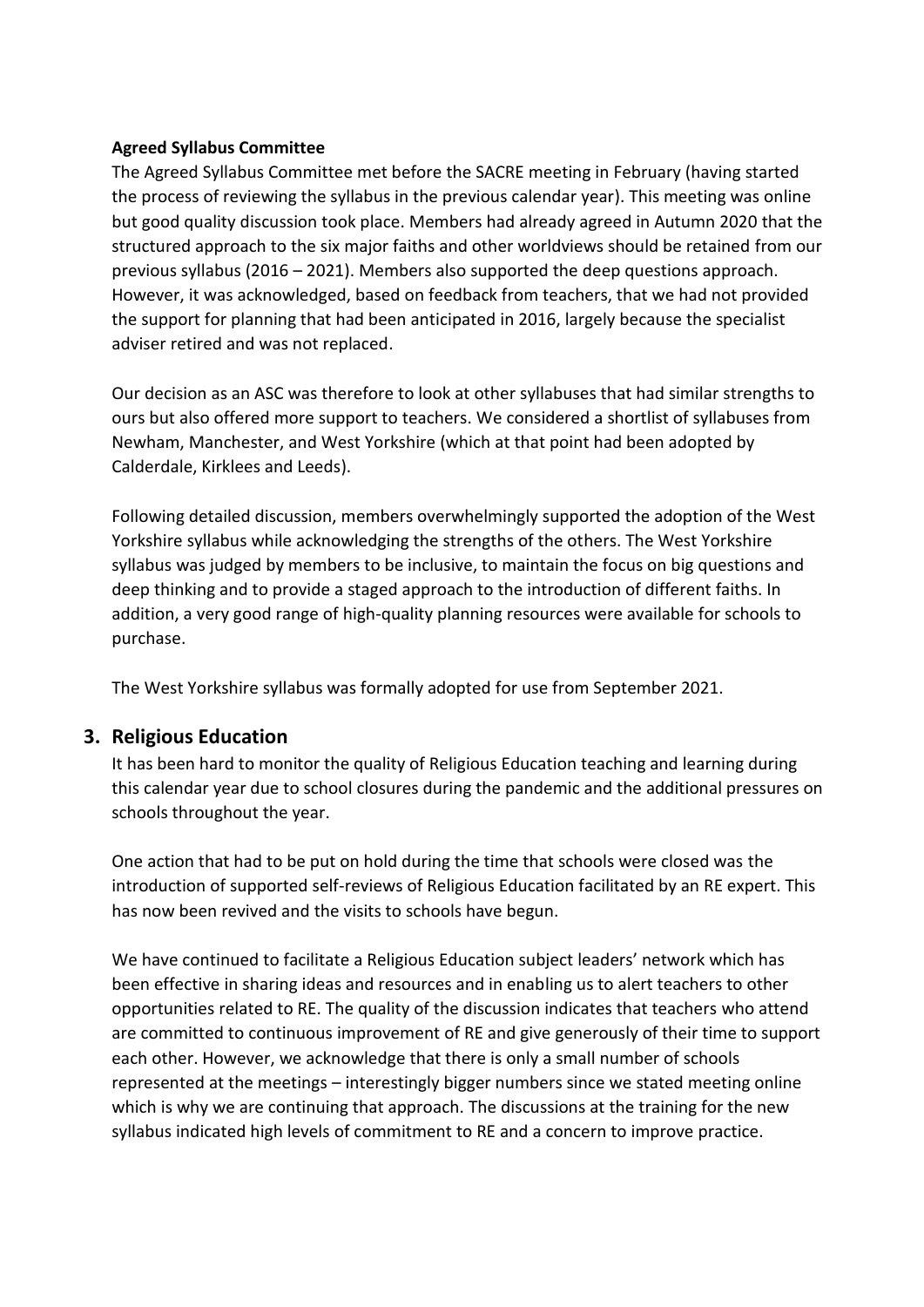It is difficult to use inspections to monitor RE, especially this year as the majority of inspections (24 at the time of writing) have been Section 8 Covid checks. Section 5 inspections have taken place at Holy Family Catholic Secondary School and Glenaire Primary School. There is no mention of RE or Collective Worship in either case.

#### **4. Statutory Responsibilities**

The work of the ASC has been described above. Following the adoption of the new syllabus, we ran four training sessions to introduce all of its different aspects. 72 schools accessed the briefing sessions for the new RE syllabus, of which 61 were Community schools and 11 had Academy status. This is currently the best available information on how many Academies are using the West Yorkshire syllabus.

In addition, we have explained our intention to monitor RE in schools thorough supported self-review. We also monitor take up of RE at GCSE and A level and outcomes across our schools. As seen above, 2020 data was limited in this regard. Network meetings provide valuable feedback on which aspects of RE teaching are working well and which are not. We scrutinise Ofsted reports, but they rarely contain references to RE or Collective Worship.

We produced detailed guidance on Collective Worship in 2018. This includes how to apply for Determinations as this is still highly relevant in Bradford. Our applications for Determinations indicate that schools find this guidance useful. Committee feedback when scrutinising Determinations drew our attention to one aspect of wording in our guidance which seemed to be unhelpful to schools. Therefore, we recently made a minor amendment to our guidance. Applications for Determinations are one useful way of monitoring the quality of Collective Worship.

SACRE has received no complaints about RE or Collective Worship in 2021, and we are not aware of any withdrawals from either.

## **5. Advice to the Local Authority**

An important aspect of our advice this year has been to ensure that key officers and Elected Members as well as headteachers and RE leaders are aware of the change of syllabus for RE. The syllabus and training have been well publicised through Bradford Schools online. We were pleased with the level of take up of training and with the very positive feedback which it received.

We also brief Bradford LA's governor service to ensure that input about quality RE and Collective Worship are included in relevant training, eg on statutory responsibilities, preparation for Ofsted inspections and the school curriculum.

We have high quality representation on Committee D from both members and a very senior officer from Children's Services, all of whom provide effective links with their colleagues.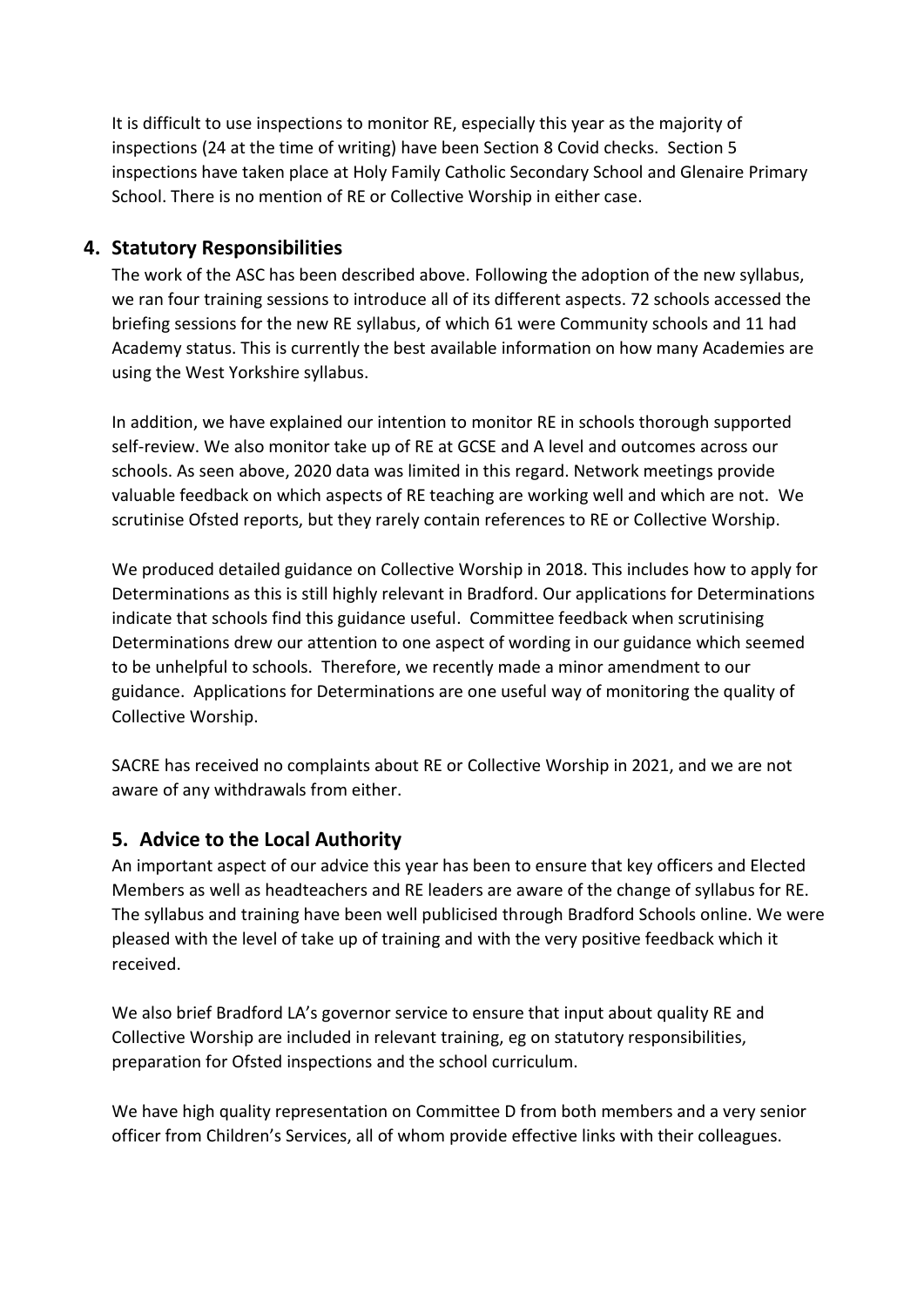## **6. Partnership Working**

We were very well supported in the introduction of our new syllabus by Calderdale and Kirklees Local authorities and by Pennine Learning, an RE specialist consultancy which developed the West Yorkshire syllabus.

We have strong links to the other West Yorkshire authorities. We participate in a termly meeting for Chairs, Vice Chairs and clerks and intend to revive annual joint SACRE meetings in 2022. The adoption of the West Yorkshire syllabus has strengthened links with Calderdale, Kirklees and Leeds and provided us with easier access to a wide range of high-quality training.

We also have a close link with the Interfaith and Diversity and Education Team, who are part of Bradford Council and offer traded support to schools around RE and Collective Worship. In response to public health concerns, they now offer online as well as face to face support, including pre-recorded sessions and virtual tours of places of worship.

### **7. Conclusion**

In summary, we are proud of our achievements in another challenging year. We are grateful to all the headteachers and subject leaders for RE who ensure that RE and Collective Worship are at the heart of their thinking, planning and continuous improvement. We look forward to further improving SACRE's support for schools as circumstances allow.

We are also very grateful to our committed and thoughtful membership for their support and fellowship in challenging times.